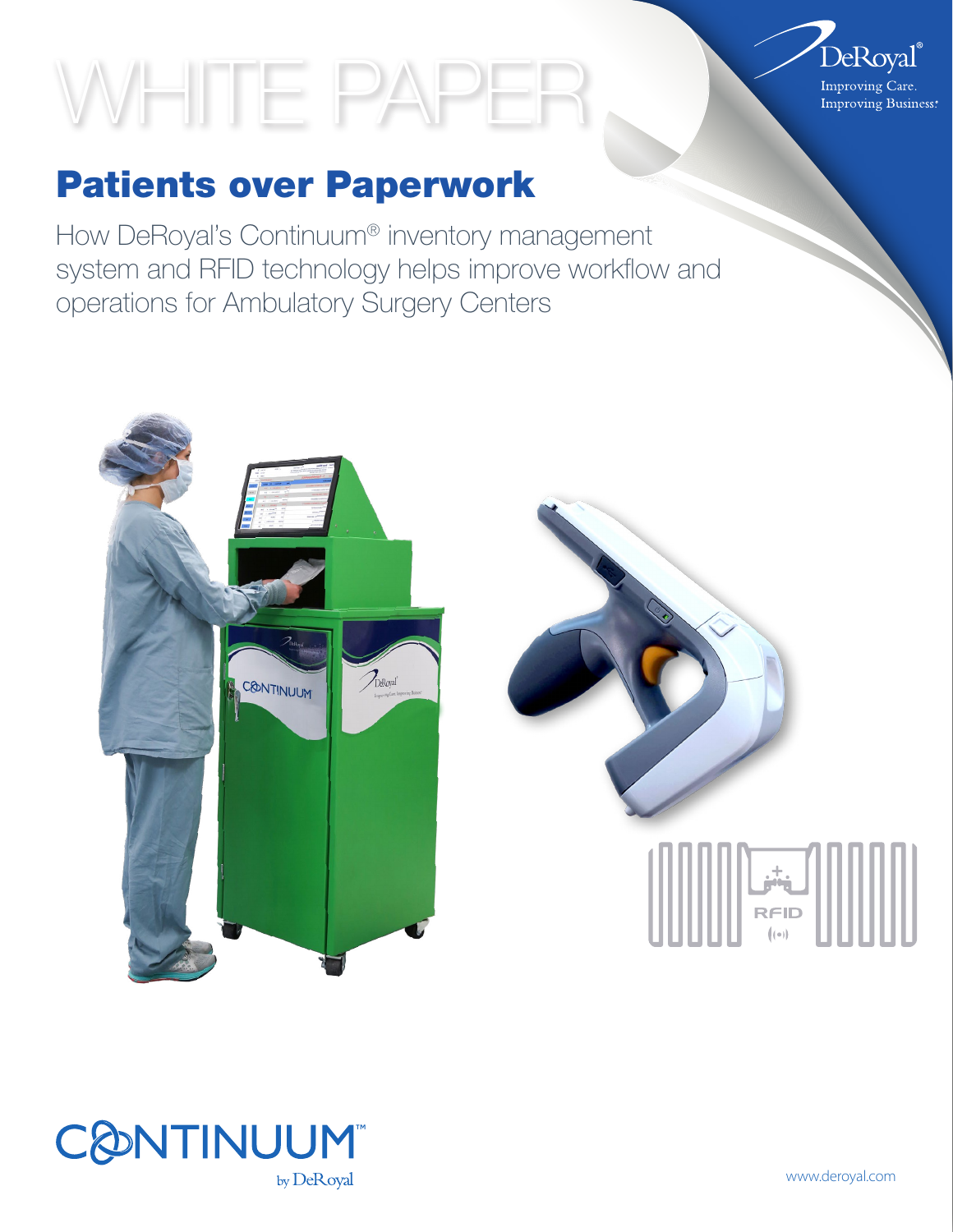#### Current Healthcare Outlook

The current US healthcare industry presents significant opportunities for Ambulatory Surgery Centers (ASCs). Rising consumerism, advancements in technology, an aging population, and changing healthcare regulations contribute to procedures shifting from inpatient to outpatient. This shift expands the scope of procedures that an ASC can perform and as a result ASC's are seeing exponential growth in surgical volume. The healthcare industry expects ASC procedure volumes to grow significantly through 2026 at a rate of 16% per year.

Patients and their family members are increasingly involved in personal health decisions and are advocates in seeking high quality healthcare at the best value possible. Outpatient procedures performed in ASCs deliver quality care at a lower cost when compared to the same procedures performed in a hospital. This factor directly influences ASC growth through direct competition with the hospital. Technology advancements - such as robotic surgery, and implant systems – also contribute to growth by increasing the efficiency of surgeons and decreasing operating room time. The recovered time allows surgeons to perform more procedures, increasing case volume. With global average life expectancy increasing the fastest increase since the 1960s there is new demand for procedures designed to combat aging, such as total knee replacement, and vasculature procedures which create further growth opportunities for ASCs. As such, the Centers for Medicare and Medicaid (CMS) have boosted activity designed to increase patient access to care while lowering costs.

Healthcare regulation by CMS also contributes to ASC growth. In 2018, CMS removed six procedures from the inpatient-only procedures list. These changes enable ASCs to perform more procedures – spine, orthopedic, and prostate – increasing growth opportunities. CMS plans to remove additional procedures in subsequent years and will further increase ASC opportunities. The CMS value-based incentive programs and outpatient reimbursement models force hospitals to maximize quality of care while containing costs and improving operational efficiency. These regulatory objectives create administrative pressure on the hospital that increases overhead and decreases profit from outpatient procedures. The ability of an ASC to specialize and operate with less overhead enables reduced procedure costs, creating a competitive advantage. This advantage has led CMS and private insurers to encourage customers to seek care at an ASC.

The current growth of ASCs is also introducing operational challenges that require innovative solutions. These challenges include pay disparity, responding to increased demand, and the inability to implement cost-prohibitive administrative technology. Pay disparity between an ASC and a hospital creates an increased demand for services performed by an ASC. Both CMS and private insurers reimburse ASC at a significantly lower rate than a hospital performing the same procedure. This pay disparity places pressure on the ASC's profit margin with increasing case volume. As case volume increases, the ASC must consider how to control overhead to maintain a competitive advantage over hospitals. This process requires significant planning, resources, time, and money.

A key challenge for the ASC is the inability to implement sophisticated and cost-efficient Electronic Health Records (EHRs) and materials management systems. Typically, the ASC often resorts to manual processes that do not scale with increased demand. As case volumes continue to grow, ASCs must find solutions to increase efficiency and accuracy of operations. They are challenged to identify and implement a solution that can manage the inherent complexities of healthcare including scheduling, patient care, clinical workflow, billing, and inventory management. DeRoyal provides a solution by deploying a smart system that blends inventory management and point-of-use capture. DeRoyal's innovative solution automatically streamlines the complicated connections between these diverse but related processes through a smart, RFID-enabled system.

DeRoyal's Continuum® inventory management system platform provides a solution to the industry's most complicated problems helping ASCs and healthcare facilities increase efficiency and improve processes using a blend of inventory management and point-of-use solutions.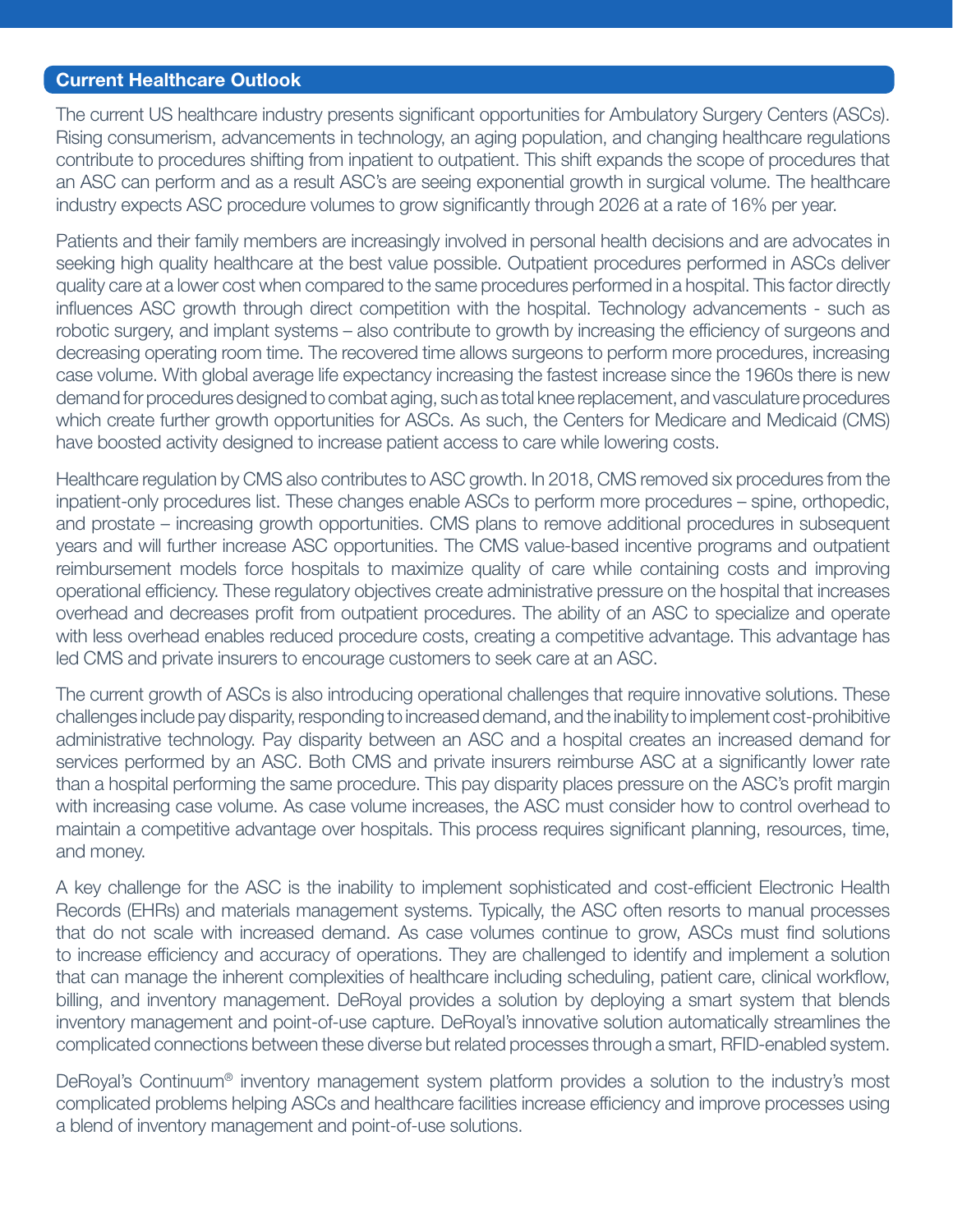#### Continuum® Inventory Management System:

DeRoyal's proprietary hardware and software solution, deploys RFID technology for improved inventory control and charge capture. The Continuum® system accurately captures supply information throughout the supply chain and at the point of patient use. The Continuum® system encompasses a combination of inventory and point of use components that automate burdensome supply chain inefficiencies and nonvalue-added clinical activities resulting in streamlined processes.

Continuum AIR™, a portable RFID scanning device, works in tandem with Continuum's mobile app to simplify inventory management in any inventory area or location. The Continuum AIR™ system automates manual inventory activities such as counts, expiration checks, and locating items affected by a recall. Continuum AIR™ system quickly counts and reports RFID-tagged items as they are stored in the ASC inventory. Continuum's web app allows visibility into inventory status by alerting to impending expiration dates of products and by signaling for opportunities to reduce on-hand quantities. The Continuum AIR™ platform's ability to provide visibility and traceability into the supply chain also enables detailed analytics for improved operations.

Continuum's OSCAR® smart trash receptacle, automates the capture of supplies at the point-of-use. It minimizes manual input, thereby easing documentation accuracy. The goal is for clinicians to simply Pick It. Use It. Throw it Away.<sup>™</sup> The OSCAR<sup>®</sup> receptacle automatically recognizes RFID-tagged supplies after wrappings and/or packagings are disposed in the receptacle and it reports critical details on screen for review by the nurse. Critical details include the product number and description, expiration date, serial number, lot number, and cost which allows for accurate tracking. In addition to RFID technology, the OSCAR® receptacle also can capture consumption with barcode scanning technology, generally deployed for inexpensive high-volume items that an account does not tag, such as gloves and surgical gauze. While not as efficient as RFID, bar code scanning also minimizes the need for manual entry. The nurse can interact with the OSCAR® receptacle's consumption screen to document wasting a product, review consumption for accuracy, and close a case to finalize consumption. The OSCAR® receptacle provides detailed analytics including supply usage levels and case costing data for improved Doctor Preference Cards and case cost adjustments.

DeRoyal's Continuum® system provides ease of use, accuracy, and visibility to all aspects of the supply chain so health systems can increase revenue, make informed business decisions, and allow clinicians to focus exclusively on patient care.

#### Peachtree Orthopedic Clinic:

Physician-owned Peachtree Orthopedics (Peachtree) has served greater Atlanta for more than 65 years. Thirtyfour doctors provide care at eight clinic locations and two ASCs.

Before this case study, the ASCs deployed a manual workflow for disposable supply consumption documentation during procedures. Peachtree's EHR at the time did not have electronic capability for the clinician to enter this information electronically during the case. Peachtree's process required the circulating nurse to manually document supply consumption on a paper picklist during the case. This manual documentation was burdensome, time-consuming, error-prone, and competed with nurse-patient time. To improve accuracy while allowing the nurse to focus on the patient, Peachtree tasked supply chain to audit case consumption. For this revised process, the nurse transferred the paper picklist to a supply chain manager who reviewed and entered consumption data into the EHR. On average, the process required 20 minutes per case.

At the time, the facility performed an average of 149 cases per month, requiring approximately 50 hours of the supply chain manager's monthly time to audit consumption documentation. During these 50 hours, the supply chain manager could not complete supply chain tasks which ultimately affected ancillary workflows.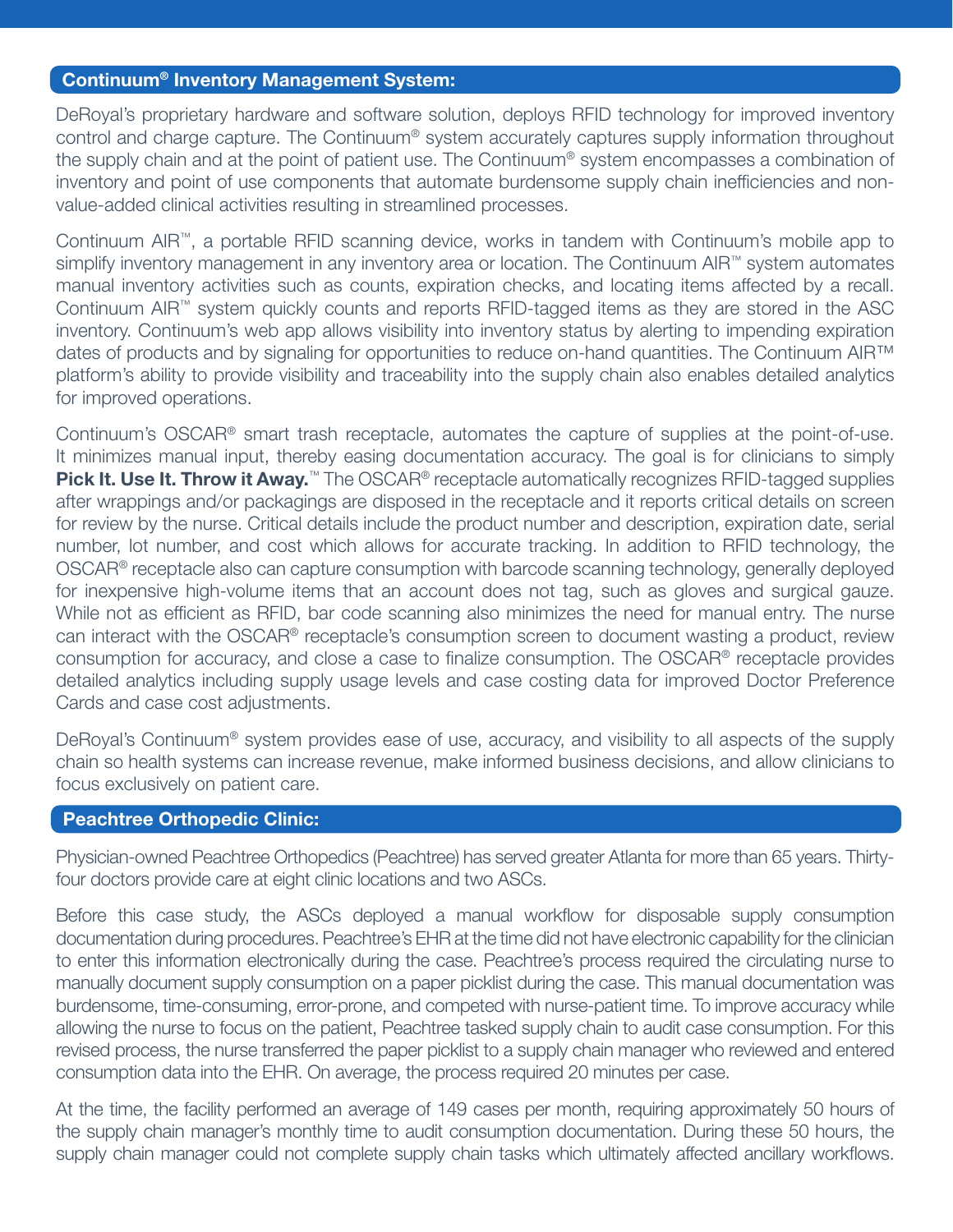Unsurprisingly, the process forced the priority of supply chain activities over consumption auditing, creating a multi-month backlog that led to inaccuracies in inventory and billing delays.

Before implementation of the Continuum<sup>®</sup> system, Peachtree's EHR and electronic inventory management systems did not communicate, preventing the flow of automated data between them. This lack of automated data flow created an electronic reporting void that prevented automated reorders, rate-of-use calculations, and created blind-spots into proper inventory maintenance levels. The void forced manual, tedious, and labor-intensive inventory management processes, such as evaluating product usage, counting inventory, and determining product reorder quantities. It also forced manual quarterly inventory audits, consuming more than three days' time, and requiring participation from ten staff members, including nurses, scrub technicians, the facility manager, and supply chain manager.

Further, the lack of automation forced the ASC to maintain doctor preference cards on handwritten notecards. Over time, the manually prepared preference cards became inaccurate as surgeons adjusted personal technique to deliver optimal care. Peachtree realized that these manual processes hindered their ability to adequately respond to increased demand for orthopedic surgery.

Peachtree responded to these challenges by seeking technology to automate the entire supply chain process while helping to contain costs, increase staff efficiencies, and gain more operational visibility. The organization specifically aimed to recover nursing time for direct patient care, improve clinical documentation accuracy, and reduce manual tasks for supply chain to improve efficiency. DeRoyal's Continuum® solution helped to address each goal.

The OSCAR® receptacle automates supply consumption at point of use, recovering clinician time and improving documentation accuracy. The Continuum AIR™ system automates inventory tasks minimizing the need to manually count items and check for expired product. DeRoyal's Continuum® system allows for interfacing between other software systems, eliminating the electronic reporting void and reducing reliance on manual data entry. This feature permits the Continuum® system to update EHR and inventory systems and to automate many processes that required manual data input. Based on these benefits, Peachtree implemented the Continuum® system as a solution.

#### Implementation:

In 2017, Peachtree Orthopedics implemented DeRoyal's Continuum® system at the Perimeter ASC to improve clinical operations. The installation included one OSCAR® smart trash receptacle in each surgical suite for case documentation. The goals of the project were to reduce clinical time spent on manual supply documentation, improve clinical documentation accuracy, improve clinical staff satisfaction, and increase visibility of procedure case costs. Peachtree expanded the Continuum® system footprint by implementing an additional OSCAR® receptacle in a procedure room and introducing the Continuum AIR™ system to streamline inventory activities.

A working team of key stakeholders and end-users was required to coordinate workflow and integration planning, installation, and go-live. Peachtree and DeRoyal worked closely together throughout the implementation period. The teams scheduled weekly project status calls and in-person planning sessions to ensure readiness of all hardware and process improvements at go-live. DeRoyal's Installation Team installed the Continuum® devices, and the Implementation Team trained and prepared end-users for the improved workflow.

 Peachtree's new workflow required integration with third-party vendors – EHR and inventory management systems – to allow information sharing. This process required immense coordination from all parties, especially Peachtree. DeRoyal and the other two vendors put the customer at the forefront and worked together to streamline supply chain and consumption processes. The collaboration between the three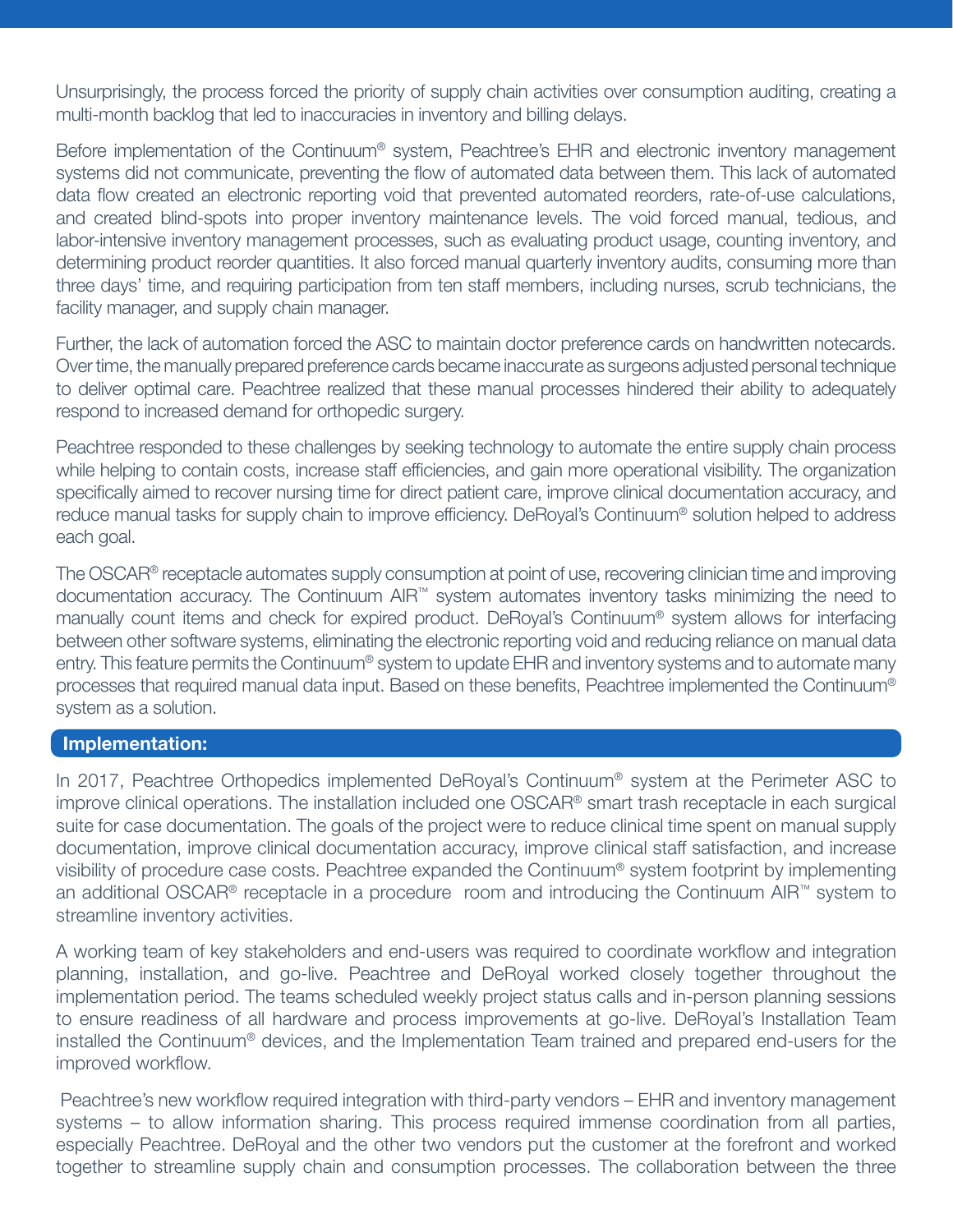vendors allowed Peachtree to automate supply consumption documentation, seamlessly transfer data for supply depletion from inventory, and ensure timely transfer to billing.

## *"DeRoyal has been fantastic to work with and has always been flexible with us whether it be during contracting, throughout integration activities, and throughout post go-live support. Their flexibility makes them easy to work with and makes us want to work with them."*

- Merri Rivers, President, Strategic Healthcare Alliances and Director, POC Managed Care Contracting

Installation of the Continuum® system required Peachtree to adopt a process to RFID-tag items used in surgeries. The RFID-tagging process involves planning and on-boarding to ensure the success of the system. The planning process required Peachtree to identify products for RFID tagging and establish procedures for specific disposable commodity items and consigned trunk stock items. The installation team installed the Continuum® system Print Utility technology that allows Peachtree to tag products at their facility. The Print Utility allows maximum flexibility in managing inventory used in surgery. For items not tagged, the bar code scanner attached to the OSCAR® receptacle allows capture for the lower cost items that Peachtree chose not to tag. This solution maximized accuracy of consumption while minimizing time circulating nurses spent completing the task.

### The Continuum® System's Improvements Results:

With the Continuum<sup>®</sup> system, clinical documentation time takes less than two minutes for disposable supplies compared to the previous 10 minutes required for manual documentation of an average case, an 80% reduction. An interface between the Continuum<sup>®</sup> system and the EHR allows case consumption to be automatically transferred to the patient's record minimizing post-case data entry for items not tracked by the OSCAR® receptacle (i.e., consigned implants) and reduces time to complete case audits. In a survey, all nurses responded that they would recommend the Continuum® system to another ASC or hospital, and they indicated that the OSCAR® receptacle made the process for supply documentation easy and fast. The survey results demonstrate that the OSCAR® receptacle simplifies the process to document supplies allowing the bedside nurse to commit additional time to patient care.

The use of Continuum's AIR™ technology optimizes quarterly inventory activities. Continuum AIR™ system automatically captures inventory quantity on hand and other pertinent inventory details, such as lot numbers, serial numbers, and expiration dates when scanned. The Continuum AIR™ system automatically generates reports for easier entry of inventory information into Peachtree's materials system. The Continuum AIR™ system allows Peachtree to reduce time to perform quarterly inventory from three days and ten staff members to one hour and one staff member for RFID-tagged items.

*"Using Continuum AIR™ simplifies complex and burdensome inventory activities. I use the AIR to automate inventory counts and expiration checks for RFID-tagged inventory. For a physical inventory count I can minimize the staff members involved in this activity. I recently did a quarterly inventory of over 3,000 items in just seconds…. That's 3,000 items I didn't have to search for or manually count which is a huge improvement from prior methods."*

- Parker Hodge, Peachtree Supply Coordinator

The Continuum® system solution also helps with vendor negotiations and Doctor Preference Card (DPC) management. Continuum's reporting provides the necessary product usage details to initiate discussions with surgeons and vendors to negotiate product changes or price reductions. On one contract alone, the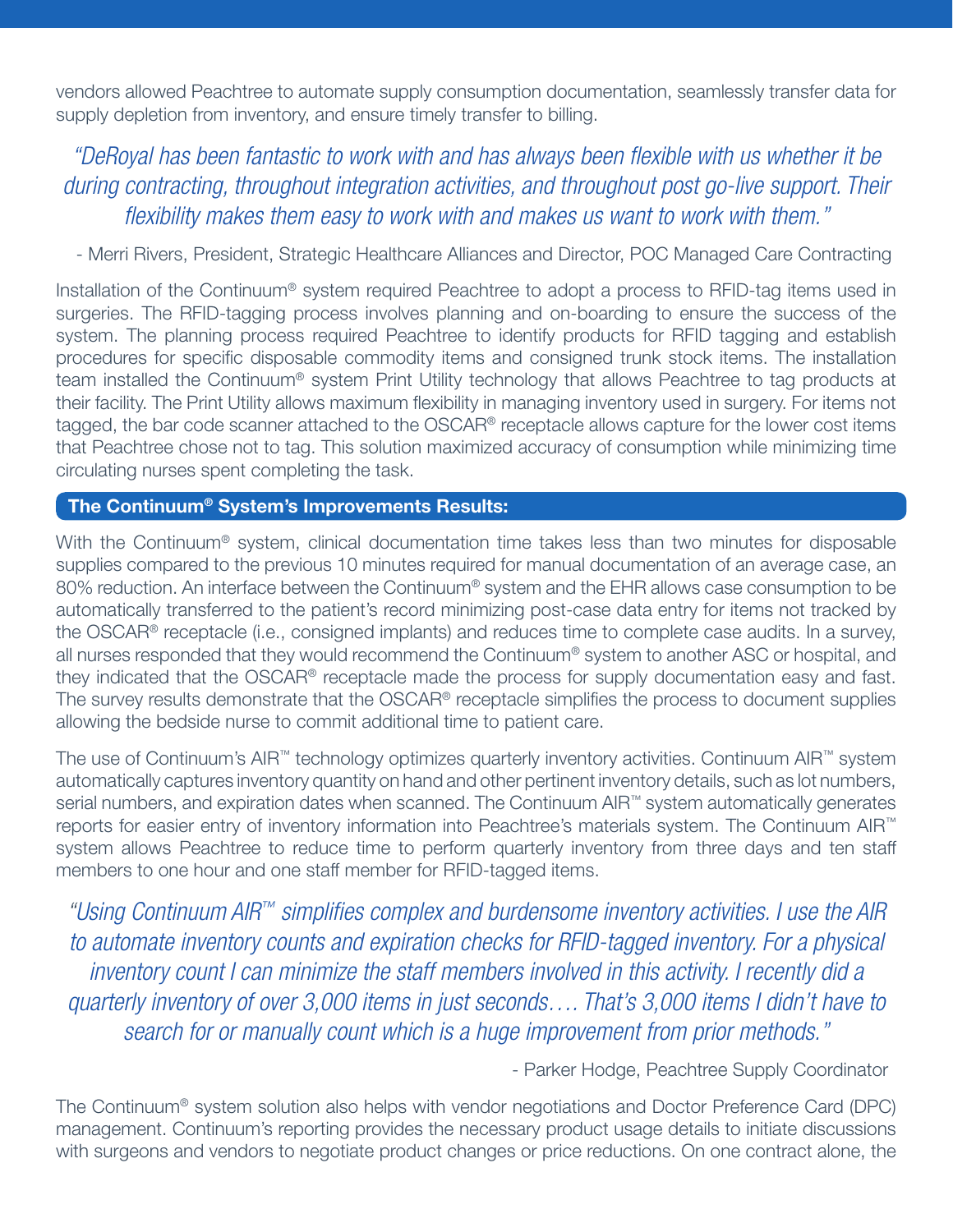Continuum® system identified the surgeons using a specific product so that the Materials Analyst could contact the physician to initiate savings opportunities of more than \$10,000.

*"The Continuum® system is very user friendly. I like that it is web-based because I can very easily view and export reports from the Continuum® Web App making my job more efficient. I find their usage reports to be particularly helpful because I can see all of the supply details right there and then can pick and choose how I analyze the data."*

- Danielle Lorek, Peachtree Materials Analyst

The increase in consumption accuracy captured by the Continuum® system simplifies processes for updating and managing Doctor's Preference Cards. The system provides physician-specific and procedure-specific reports detailing the specific items and the quantity used across different procedures by physicians that clinicians can update DPCs accordingly. Increasing accuracy of DPCs ensures the presence of required items in the room before the start of surgery. Exact items and quantities readied before start of procedure prevents exit-and-enter activity by the circulating nurse and reduces potential risk of infection from opening the door during surgery.

Finally, the Continuum® system ensures the simple and accurate capture and reporting of case costing data which can aid in capturing the maximum revenue for procedures performed.

The success realized at Peachtree's Perimeter ASC led to the expansion of the Continuum® solution to Perimeter's third operating room. Additionally, Peachtree implemented the Continuum® system in their Piedmont ASC. The implementation includes an OSCAR® smart trash receptacle in each of their four operating rooms and implementing the Continuum AIR™ to facilitate inventory management tasks.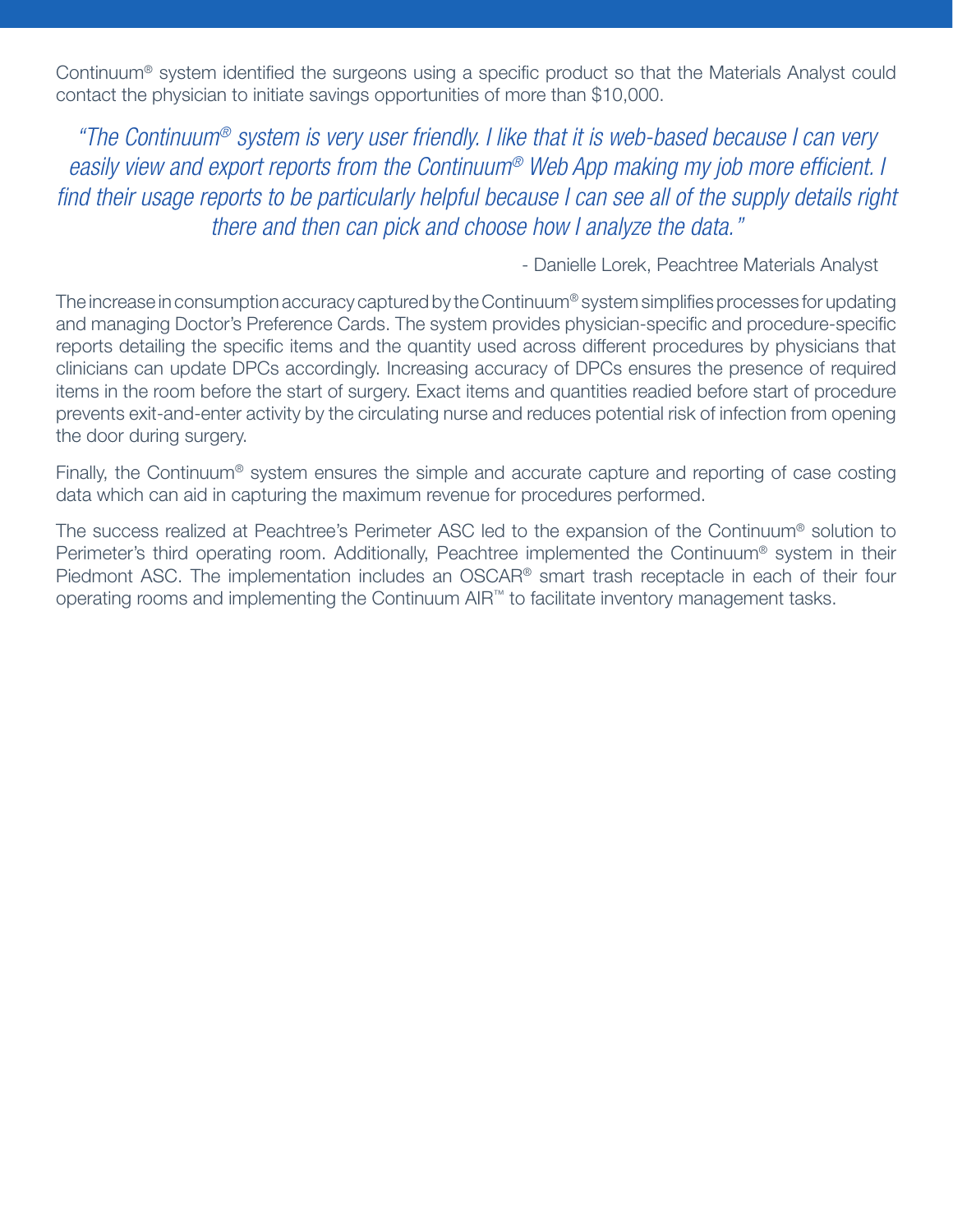#### Summary:

- *- 80% reduction in nursing time spent on clinical documentation.*
- *- 8+ minutes of nursing time saved per case equating to more than 1,000 hours of nursing time redirected to direct patient care annually.*
- *- +\$10,000 savings on vendor negotiations due to usage visibility.*
- *- Increased visibility of case cost for more than 8,000 cases and 33 physicians .*
- *- "Wasted" supply documentation accuracy 100% of clinicians state it has made it easier to document wasted supplies.*
- *- Reduced time to complete physical inventory for RFID-tagged items by 95%.*
- *- Proactive expiration management for an average of 21% of supplies prevents supply loss.*
- *- Minimized clinical supply documentation training to 30 minutes or less.*

#### References:

- i. https://www.reliasmedia.com/articles/143809-asc-market-growth-on-track-for-2019-and-beyond
- ii. https://www.reliasmedia.com/articles/143809-asc-market-growth-on-track-for-2019-and-beyond
- iii. https://www.reliasmedia.com/articles/143809-asc-market-growth-on-track-for-2019-and-beyond
- iv. https://www.reliasmedia.com/articles/143809-asc-market-growth-on-track-for-2019-and-beyond
- v. https://www.reliasmedia.com/articles/143809-asc-market-growth-on-track-for-2019-and-beyond
- vi. https://www.healthstream.com/resources/blog/blog/2019/02/07/common-ambulatory-surgery-center-(asc)-challenges-in-2019